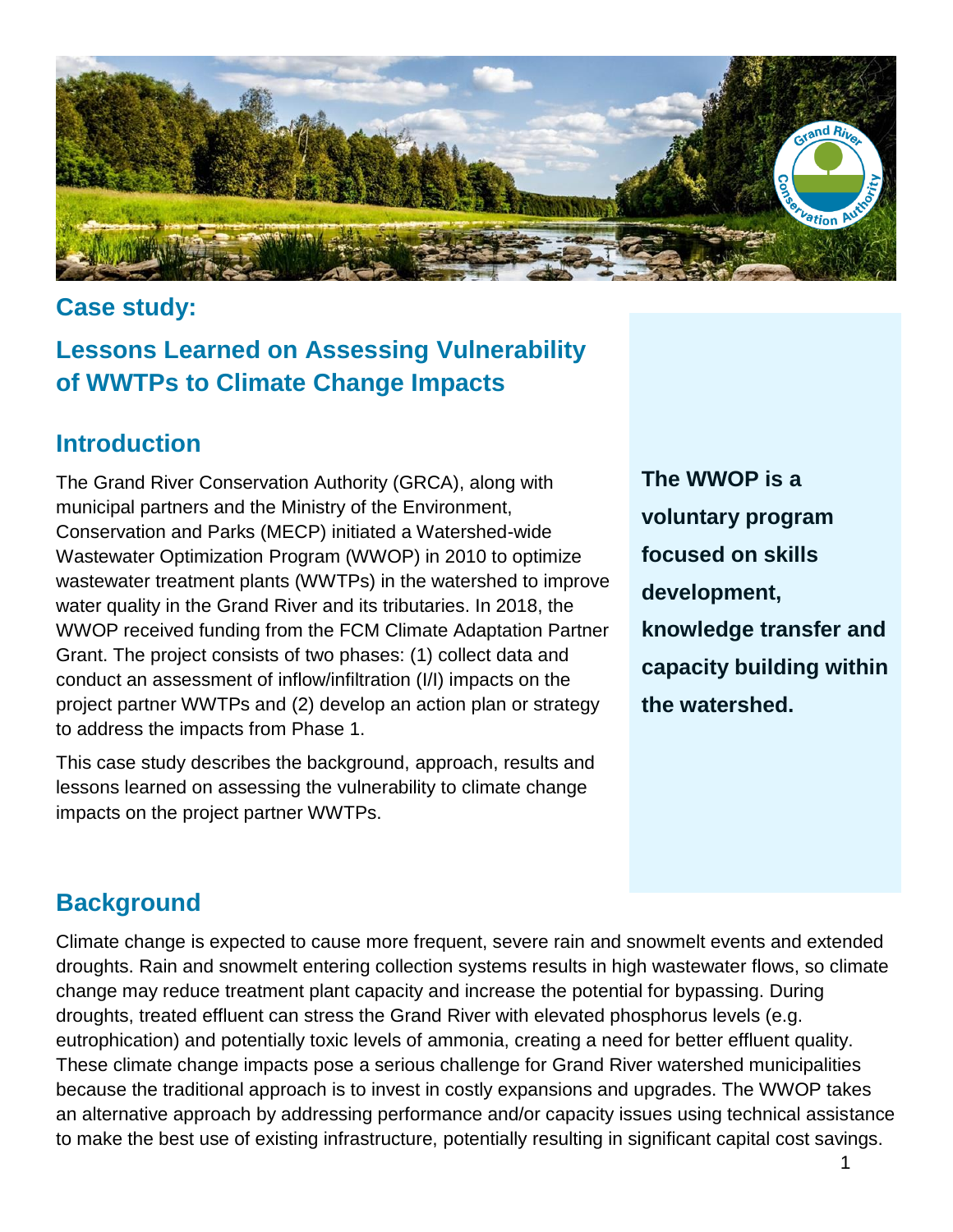#### **What did we do?**

The GRCA partnered with five watershed municipalities to carry out the project: Region of Waterloo, Brant County, Haldimand County, City of Brantford and Centre Wellington. In July 2018, the GRCA met with the project partners to determine appropriate procedures for using plant data to assess climate change impacts, primarily focusing on I/I, at their WWTPs.

Metrics prepared from annual data included:

- Annual average daily wastewater flows and drinking water production,
- Ratio of peak day to annual average day flow,
- Per capita flow,
- Ratio of maximum month average flow to minimum month average flow,
- Ratio of wastewater flows to drinking water flows,
- Population equivalent of I/I flows,
- Number and total volume of bypasses.

In addition, the following graphs of daily data were generated:

- Wastewater flows and drinking water flows,
- Wastewater flows and wastewater temperatures over time,
- Wastewater flows and river flows in a nearby naturally flowing watercourse over time,
- Wastewater flows versus precipitation over time

Each project partner collected 2017 data for one or two of their WWTPs and submitted to the GRCA to calculate the metrics and graphs and compile an assessment report for each plant. As a result of the assessment, the amount of inflow and infiltration treated at each partner plant was estimated.

# **Project Partners**

**include:**

- **Region of Waterloo**
- **Count of Brant**
- **City of Brantford**
- **Centre Wellington**
- **Haldimand County**

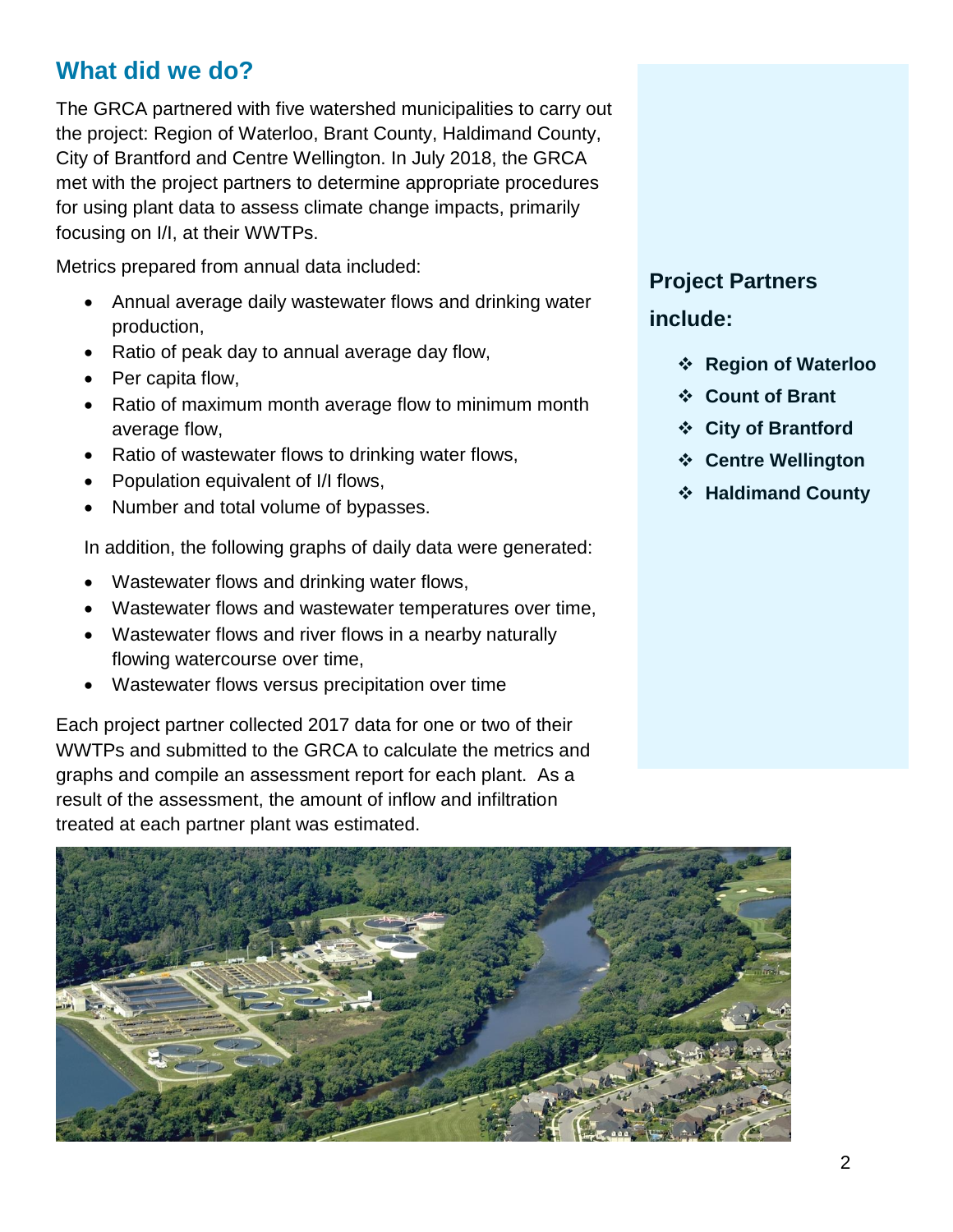#### **What did we find?**

Assessment reports were prepared for each of nine project partner WWTPs (Brantford, Fergus, Elora, Paris, St. George, Wellesley, Elmira, Hagersville, Caledonia). The metrics listed above were compiled for each plant using existing data and expressed in both tabular and graphical format in order to fully illustrate the impacts of I/I on the plants. For example, the ratio of average wastewater flow to drinking water flow for the Fergus WWTP was 1.37 whereas Figure 1 below shows the wastewater flows can be as much as 4 times the drinking water flow.

As a result of each WWTP assessment the fraction of I/I treated at each plant (as a percentage of total flow) was determined, which ranged from 3% to 36%.



Figure 1 - A comparison of wastewater flow and drinking water flow

**Optimization is a continuous improvement process that invests in people to manage wastewater treatment processes more effectively.**

**This figure shows WWOP staff looking at the rain gauge at the Fergus WWTP. Many plants can experience extraneous flows (I/I) as a result of rainfall events.**